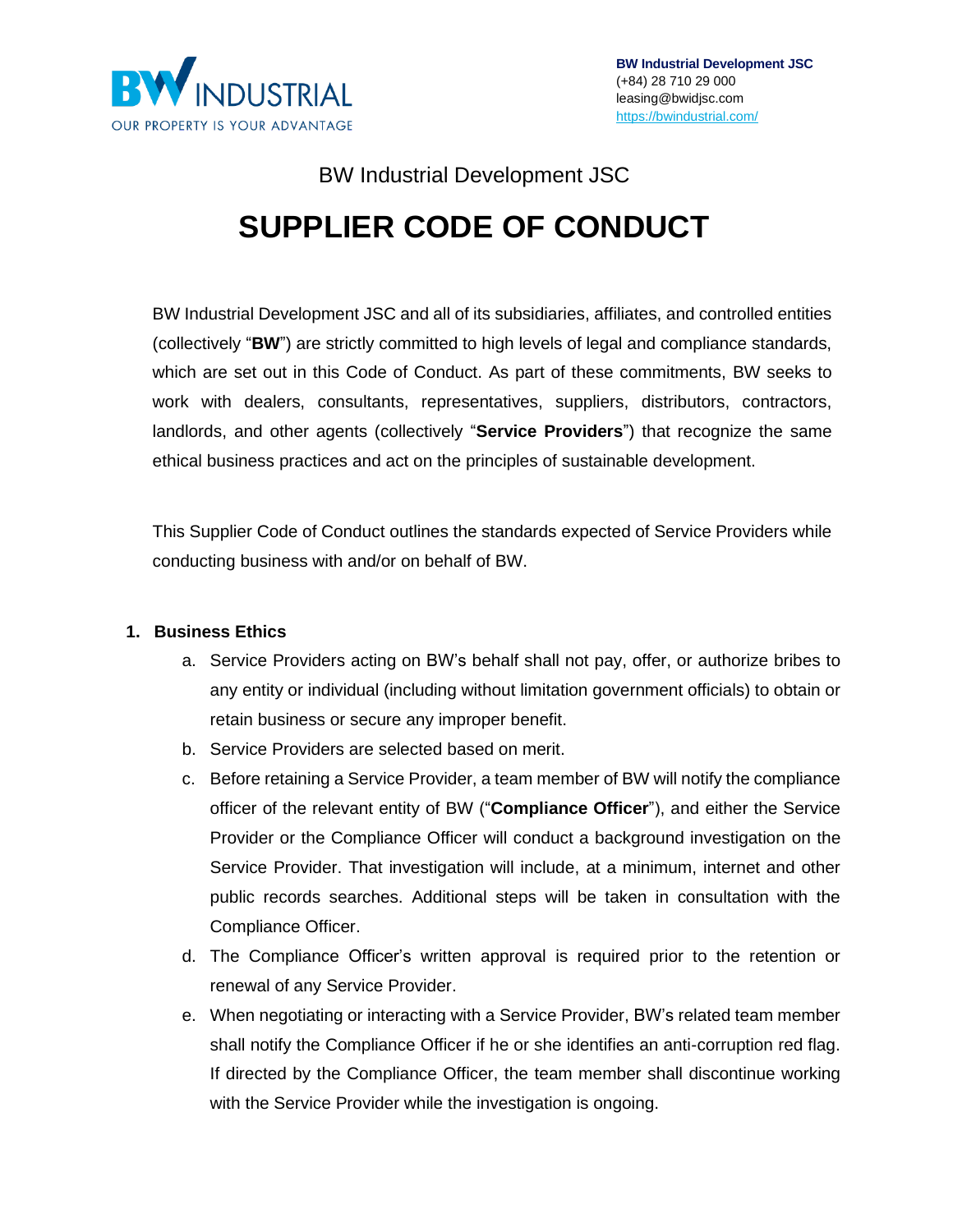

INDUSTRIAL

OUR PROPERTY IS YOUR ADVANTAGE

R

- g. For those amounts above VND 2,300,000, payments to a Service Provider should never be made in cash and should be made to the Service Provider's bank account.
- h. For those amounts up to VND 2,300,000, payments to a Service Provider may be made in cash if the payment cannot be made to a bank account.
- i. No oral agreements or arrangements are to be made with any Service Provider. All arrangements with a Service Provider should be agreed upon in writing. Any contract with a Service Provider shall require adherence to this Policy and contain anticorruption representations and warranties. Consult with the Compliance Officer on the drafting of these clauses. Any changes to these representations and warranties will require the written approval of the Compliance Officer.
- j. Neither the Service Provider nor any of its directors, officers, employees or representatives (i) has at any time been found by a court in any jurisdiction to have engaged in any corrupt acts (or any conduct of the same nature) or (ii) has at any time admitted to having engaged in any corrupt acts (or any conduct of the same nature), or, (iii) to the best of one's knowledge, has at any time been investigated or suspected in any jurisdiction of having engaged in any corrupt acts (or any conduct of the same nature), or (iv) appeared on any list of contractors or individuals debarred from tendering or participating in any project funded by the World Bank; or (v) will, while representing BW, acting independently, or otherwise in connection with any relevant agreement, provide any improper advantage, or otherwise authorize, offer, or promise to make any payment or exchange directly, indirectly, or through a third party, to or for the use or benefit of any government official to obtain or retain business or seek any improper advantage, or (vi) has taken any other action that would violate any applicable anti-bribery abiding law or, in effect, in any jurisdiction in which such action is taken.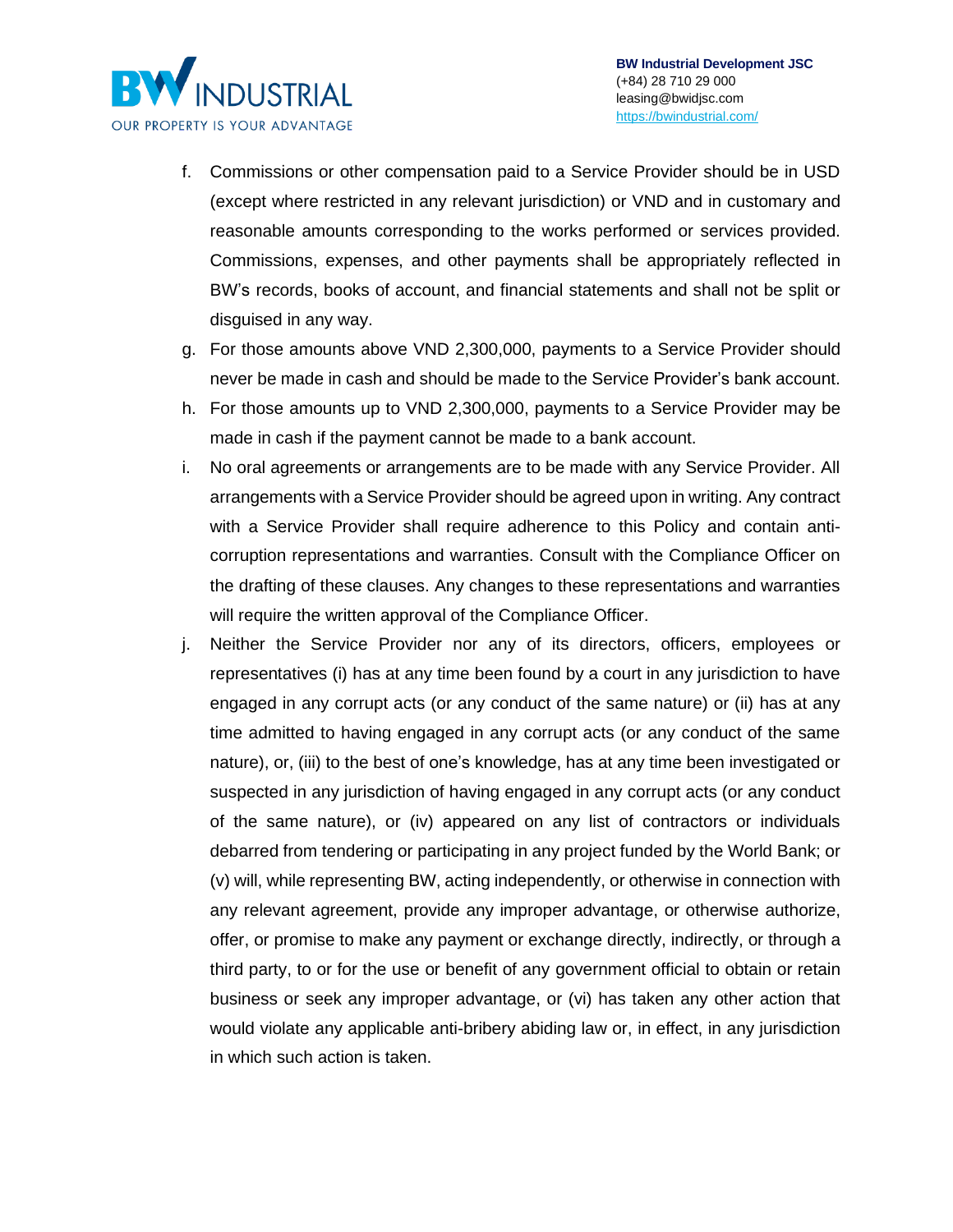

k. BW shall have the right to audit a Service Provider's financials when selecting or dealing with the Service Provider to ensure the Service Provider complies with the above requirements of this section while dealing with BW.

### **2. Environment and Sustainability**

BW encourages Service Providers to:

- a. Meet or exceed all applicable environmental laws and regulations in terms of energy consumption, water use, and waste management.
- b. Reduce, as much as possible, the environmental impacts of BW's business operations and those of BW's customers.
- c. Reduce environmental and potential social impacts through sustainable material sourcing and extraction while meeting voluntary standards and programs concerning responsible sourcing criteria.
- d. Visit BW's public [website](https://bwindustrial.com/) to refer to the sustainability commitment along with the relevant reports.

### **3. Health and Safety**

Service Providers are expected to:

- a. Promote a safe and healthy work environment in accordance with all applicable laws and regulations.
- b. Outline the risks associated with the job, provide appropriate protective equipment, and ensure proper equipment maintenance.
- c. Adequately mitigate hazards and provide regular workplace training.
- d. Design and implement relevant policies and procedures to record and report occupational injuries, illnesses, and other relevant incidents.